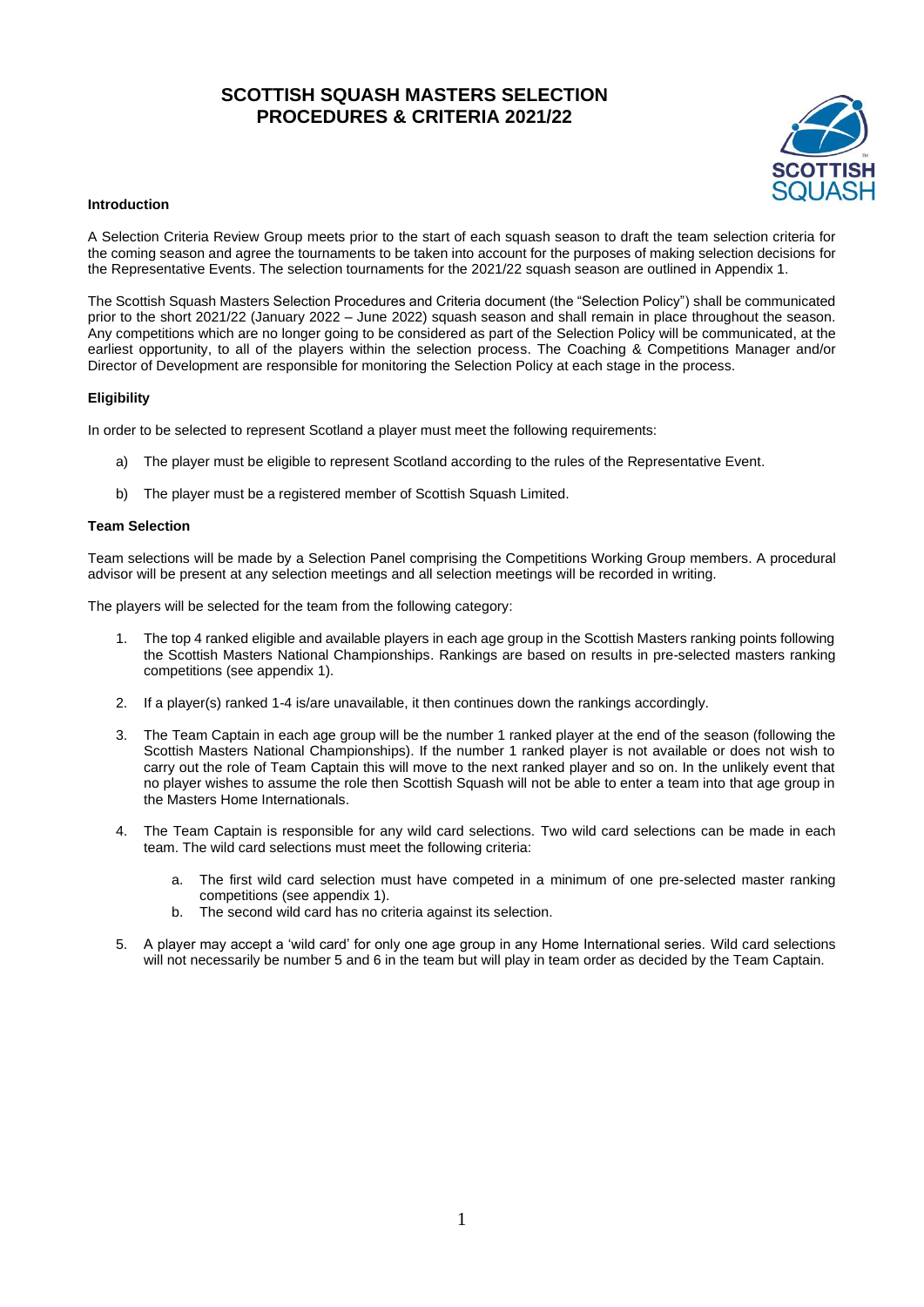## **Appeals**

The decision of the Selection Panel may be appealed on the following grounds:

- 1. The selection policy was not properly followed and/or implemented;
- 2. The selection policy has been misapplied, or applied without sufficient evidence;
- 3. The selection process was made in bad faith and/or with bias and/or perversely and/or otherwise been demonstrably unfair; and/or
- 4. The selection decision was one that no reasonable decision maker could have reached.

Any appeal must be made within seven days following the communication of the team selection. It should be made in writing, marked "Private & Confidential" to the CEO.

## **Composition of the Appeal Panel and Hearing Process**

The timeframe for the Appeal Panel hearing being held will be considered on a selection by selection basis giving sufficient time for players to put together their representations, whilst being mindful of proximity to the tournament at the subject of the appeal.

The members of any Appeal Panel will have had no involvement with the original decision and will be independent of the Selection Panel. The Appeal Panel will be made up of the following:

- The Scottish Squash Limited Board Member responsible for the Risk & Compliance Sub Committee (if the scenario arises whereby this person has had an involvement with the original decision, this role will be delegated to another member of the Risk & Compliance Sub Committee).
- An independent panel member from another sport.
- A second independent panel member from another sport.

The composition of the Appeal Panel will be considered prior to selections being communicated to ensure no unnecessary delays. If the player can demonstrate that the composition of the Appeal Panel is clearly unfair and/or conflicted then Scottish Squash shall give consideration to arbitrate before an independent panel appointed by Sport Resolutions.

In the case of an appeal being upheld, the Appeal Panel will refer the matter back to the Selection Panel for review, along with their reasons for requiring a review.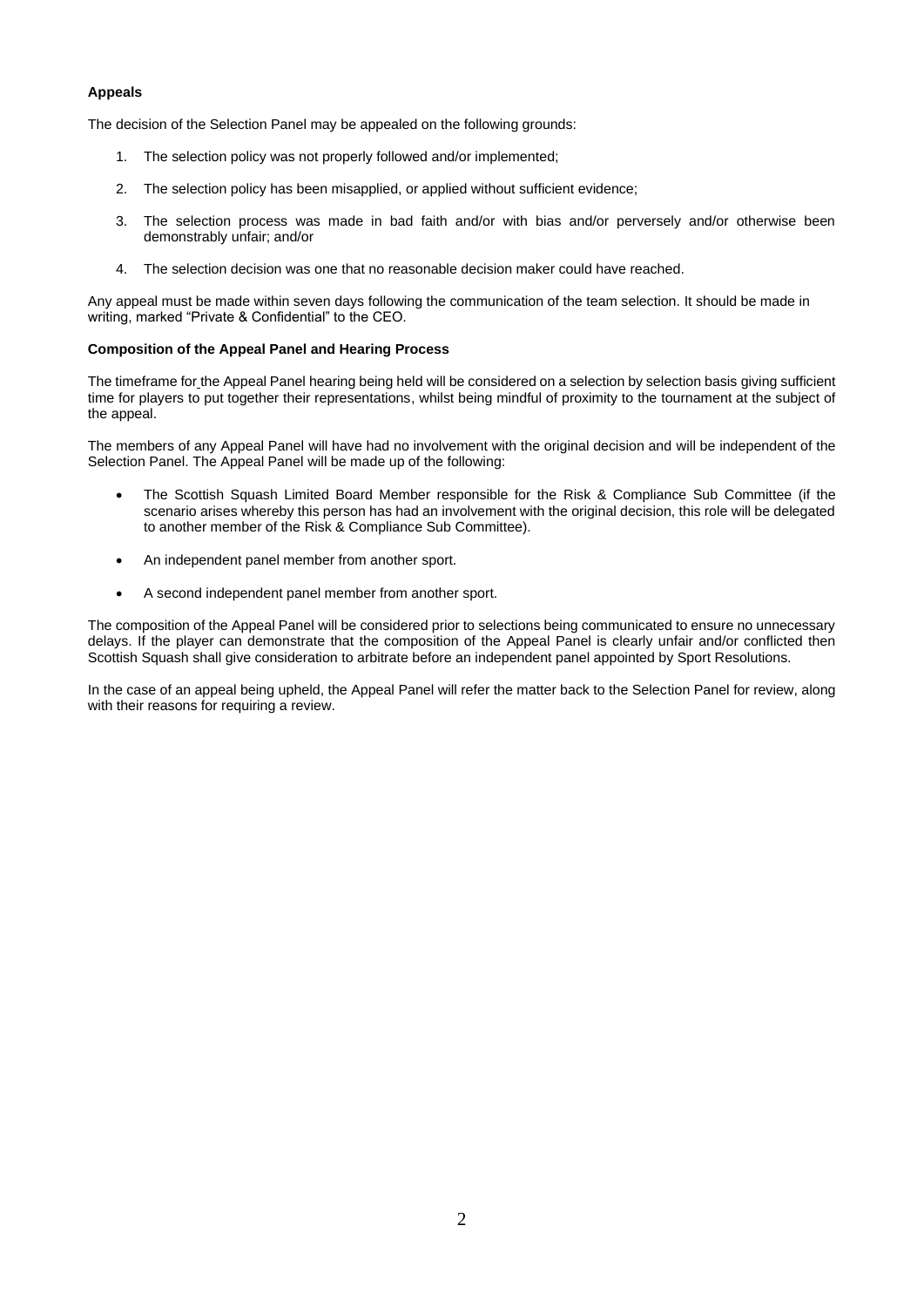## **Appendix 1 – Representative Events for which the Selection Policy will be used**

## **Masters**

# Masters Home Internationals 2022

The places will be awarded to the top ranked players (based on the Scottish Masters ranking points total – see Appendix 2) from the following events:

- 1. **Scotland Regional Masters Competitions**:
	- a. West of Scotland Regional Masters: Location TBC January 2022
	- b. Grampian Scotland Regional Masters: Aberdeen Squash & Racketball Club February 2022
- 2. **Scottish Masters National Championships**: The Grange Club, Edinburgh, March 2022

## 3. **England Masters Regional Competitions**

- a. England Squash Masters Regional East: Ipswich Sports Club January 2022
- 4. **British National Championships**